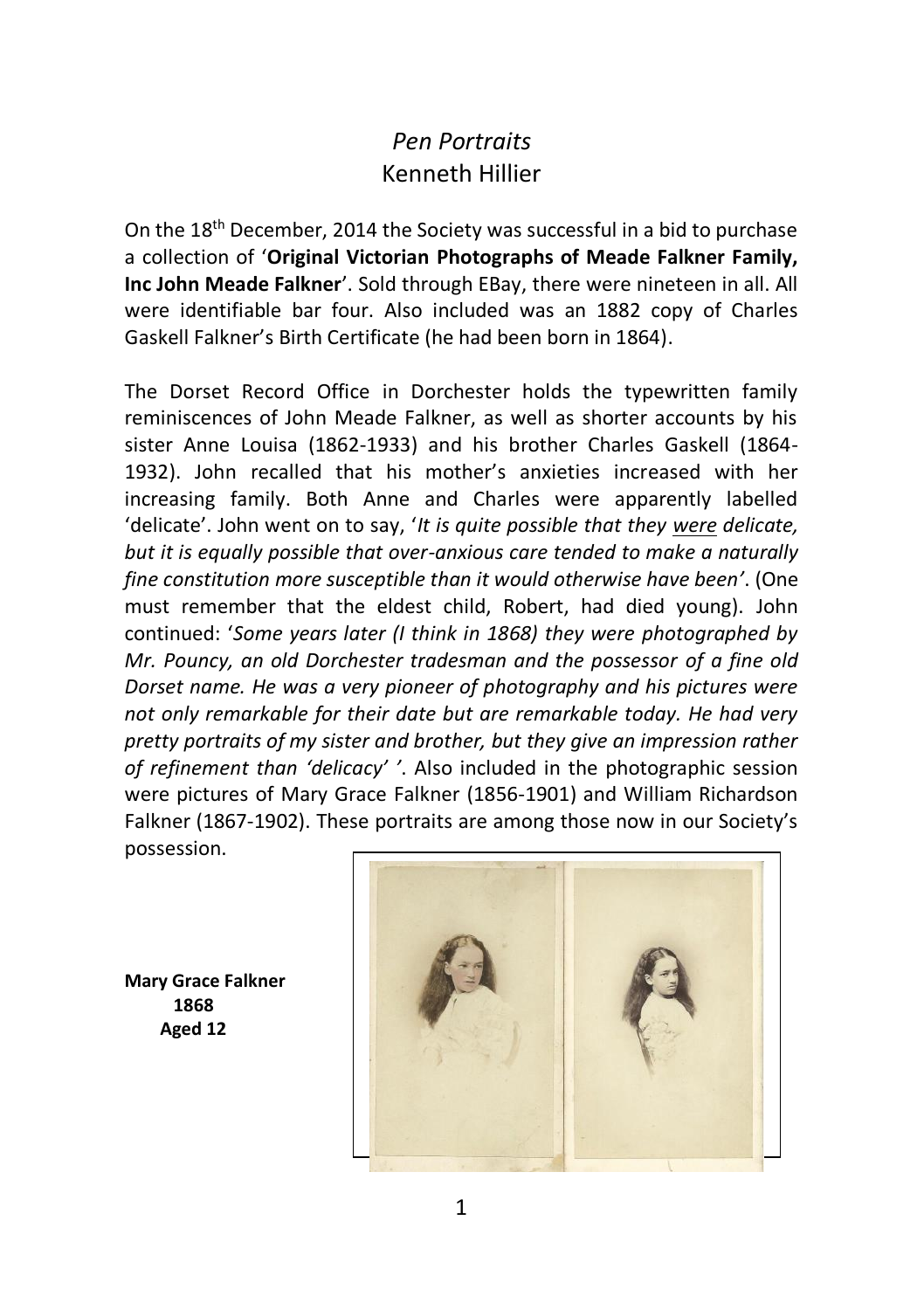



 **John Meade Falkner** 1868 **Another**<br>Aged 10 *photograph* 

photograph  **of JMF**





 **William Richardson Falkner (with Jane) Aged 1**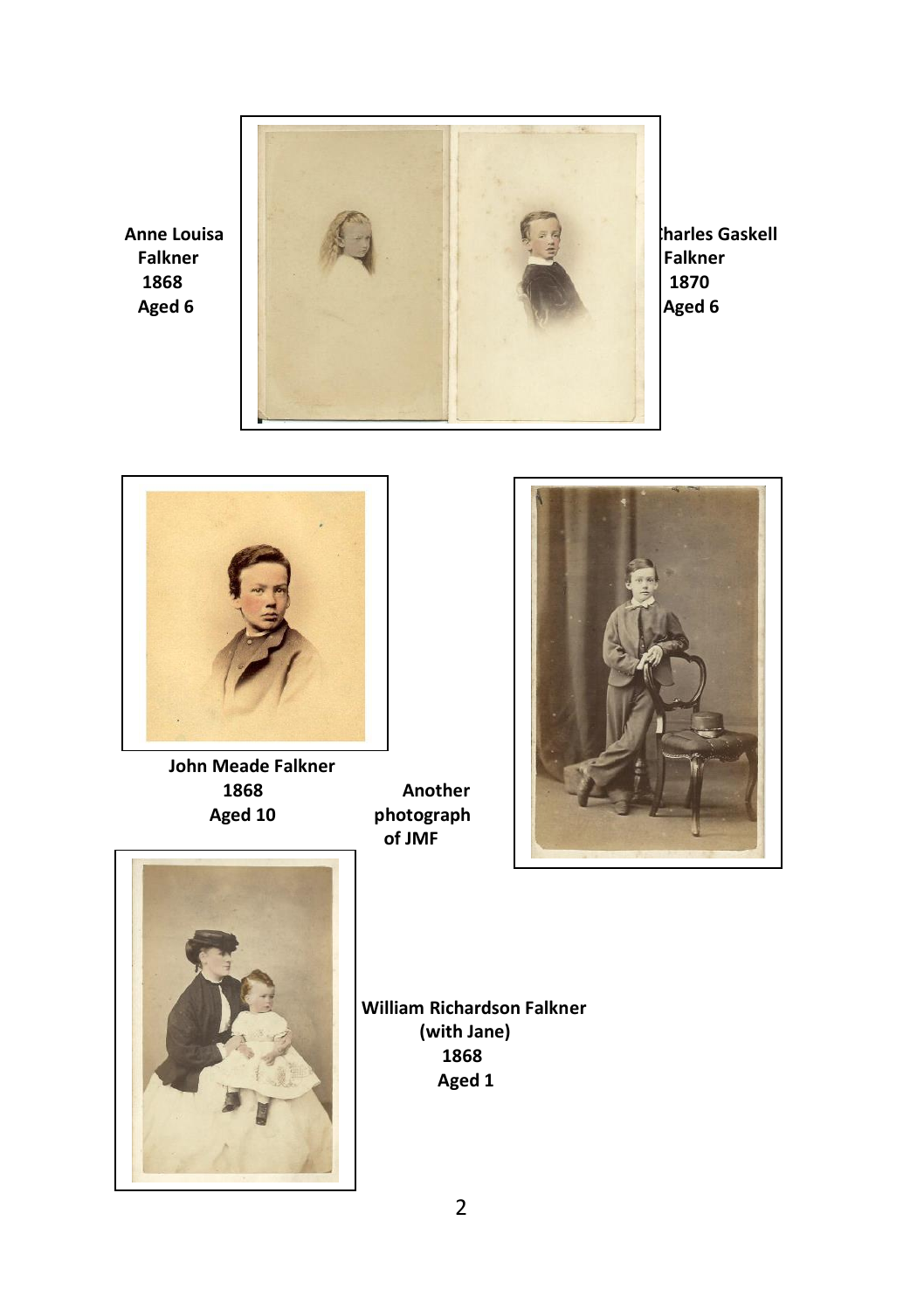John Meade Falkner's poem, *Christmas Day: The Family Sitting*, which was published in *The Spectator* on 22<sup>nd</sup> December, 1906, contained these heartfelt lines:

Christmases fifty- three,<br>
Father and mother and sister and hrother<br>
Rrother and sister and hrother Since I sat here with my mother And heard the great decree: Taken and sanctified. How they went up to Jerusalem I am left alone in the sitting, Out of Galilee. With none to sit beside.

There are passed one after the other They have passed one after the other:

His mother, Elizabeth Grace, died on 12<sup>th</sup> March 1871, only three years



after most of the photographs above were taken and when John was only twelve. Most Society members will know, from articles in previous *Journals* that she died, aged forty-nine, of typhoid fever, brought about by drink -ing water at the Rectory which had been contaminated by a dead rat. In his reminiscences, John recalled that his father '*seemed merely to increase that remoteness from* **Elizabeth Falkner** *surrounding life*…' after his wife's untimely death.

John's father, Thomas Alexander, died in May 1887, aged sixty-eight. That same year both Charles Gaskell and William Richardson went up to Cambridge. Charles read Natural Sciences at Trinity College and William was awarded a Foundation Scholarship in Classics at Queen's College. In 1889 Anne moved to the Slade School of Art in London. John's income by now enabled him to help all three siblings through their education.

The years 1901 and 1902 saw the deaths of John's elder sister Mary and his younger brother William respectively. He wrote on 9th September 1902 to his old tutor Edward Stone: '*Thank you for your kind words about the deaths of my dear sister and brother. Both were entirely unexpected – and, to me, inexpressibly tragic. They are losses that one can never get over. My sister had been for years my closest intellectual companion. She was a woman of quite extraordinary refinement and literary taste, and I relied on her judgement in all literary matters than on that of anyone else. I suppose that the loss of sisters and brothers in middle life is often less poignant than before the family is broken up. But in our case affection had only increased with years – and principally owing to Bohemian habits, I think, and to none of us marrying (until I did so myself at 41) we had never any of us in the*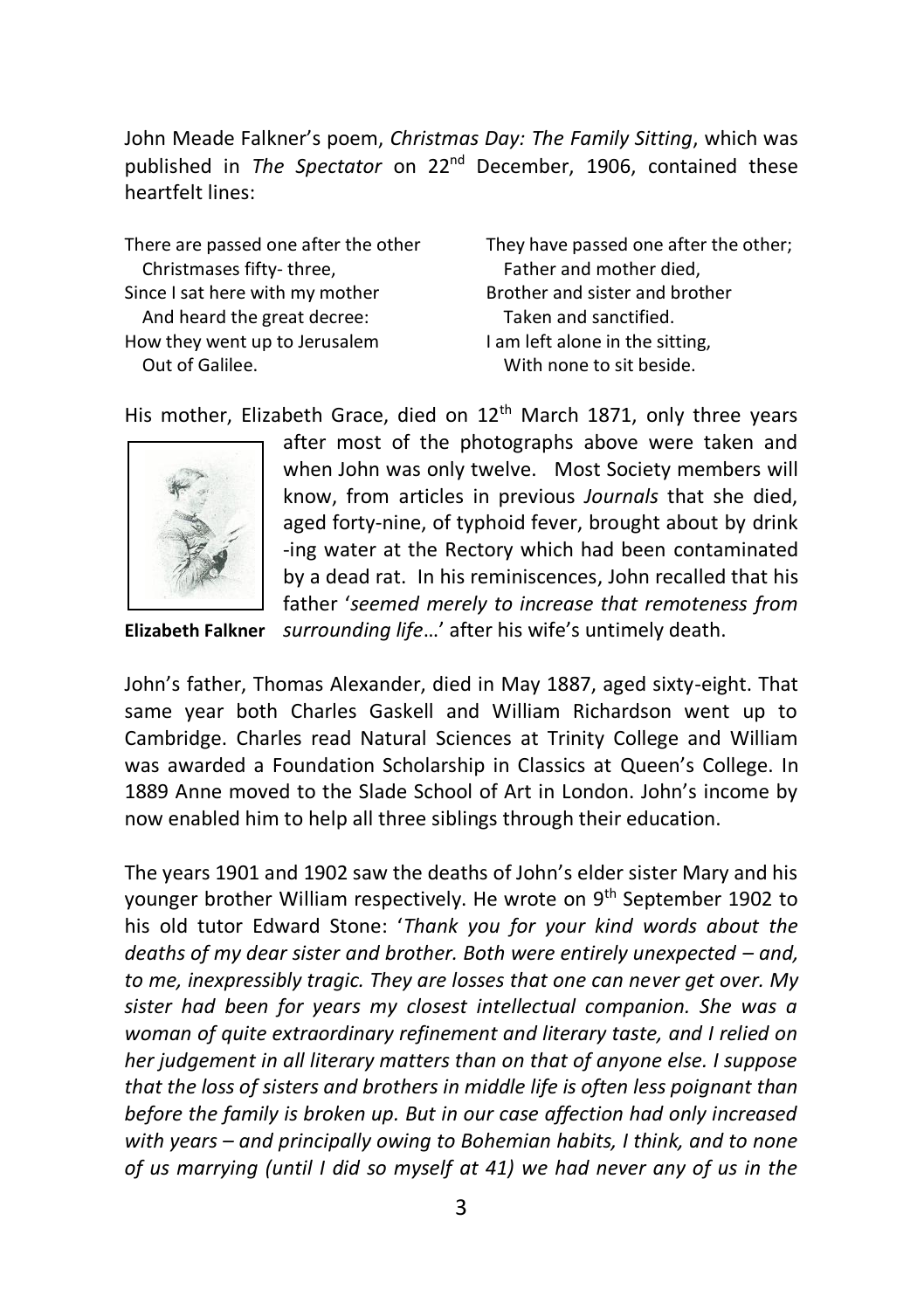*least lost touch of one another. My brother, who was with us at Manchester, I mean with our firm, died of a sudden & fierce attack of pneumonia, in the heyday of his strength at 34. He was fond of old things, as I am: and was with me through all our Berkshire expeditionizing'*.

Thus, John's poem, written some four years' later, can be put into context. Charles – the only sibling to marry – outlived John by less than two months, dying on 15<sup>th</sup> September, 1932. Anne died in the following year.

In the same letter to Edward Stone, John made mention of '*my aunt, also Miss Mead – who has been a mother to me...'* This referred to one of his mother's sisters, who for years lived at Brunswick Buildings in Weymouth. Two of the photographs purchased on EBay are of the aunts. Years later, John reminisced.





'*When I knew Brunswick there were three aunts, Ellen, Lucy, and Charlotte called Aunt Lot for short. They all were dear to me, but perhaps Lucy was the aunt that most appealed to me and to my brothers and sisters. She had no distinct proclivities, I think, whether literary or artistic; she never wished*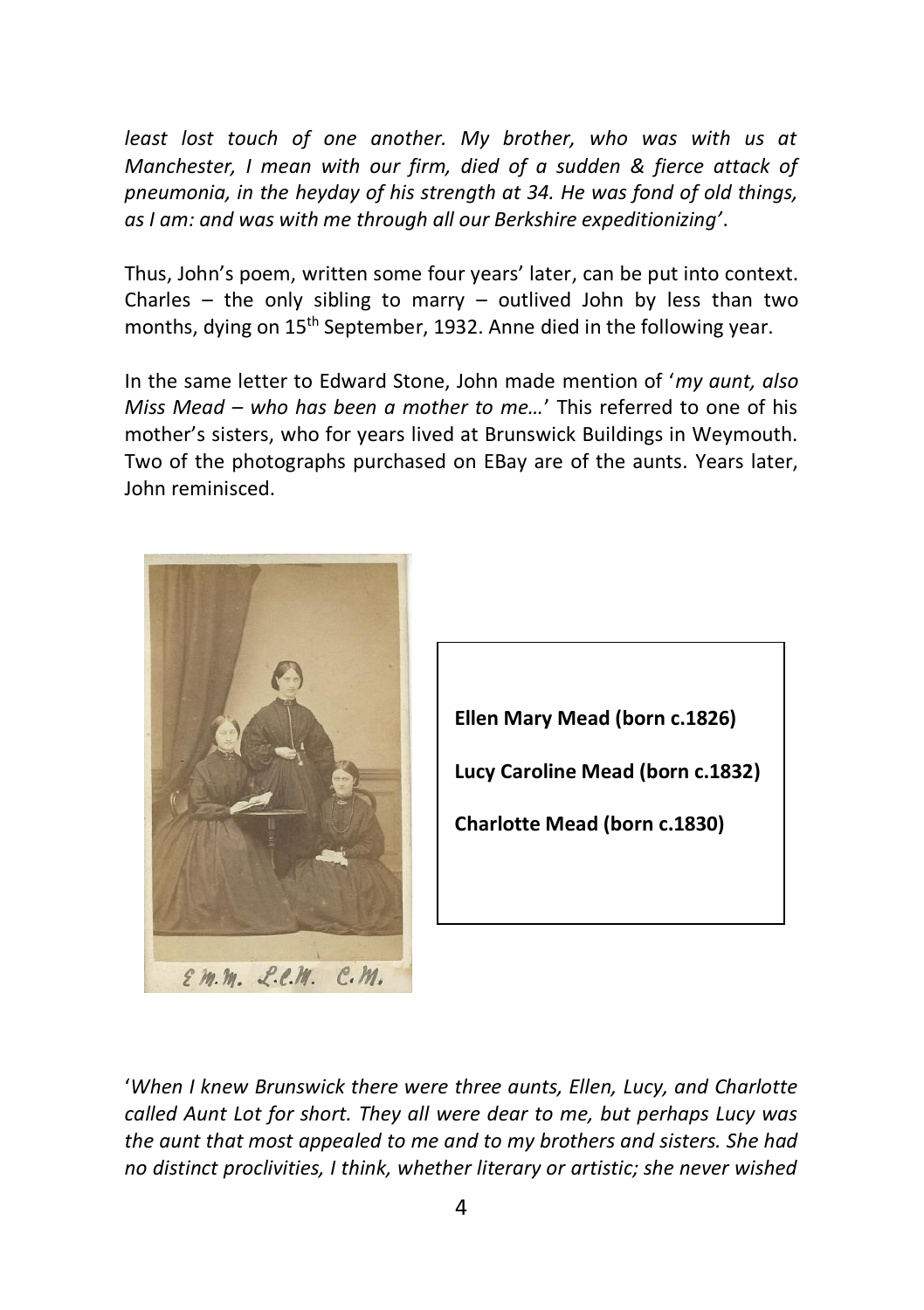*to be 'anyone' or to lead anyone but took her share in the common good works of the place and was anxious to help young women of all stations. All three aunts were very religious in an old-fashioned sober protestant fashion but Lucy never 'aired' her religion, she just led the irreproachable life of a sweet gentlewoman whose heart overflowed with loving sympathy, and who tried to do all the good she might in her life's journey. She loved children and was much loved by them. Looking back I remember with great gratitude forbearing kindness and many thoughtful and most valued 'presents' which she provided out of straightened means.*



 *Aunt Lot was of a very different type. She had never achieved any great educat -ion, and never made any pretence of culture. She was by no means 'soft', much less less weak-minded, but she had all the simplicity of a child and imposed on people by a very excess of guilelessness. She had been very good looking in her young days and had received several attractive offers of marriage, which she could not bring herself to accept.*

 *She possessed an immense faculty for hero-worship. If she had been a nun she might have rivalled the adoration of Saint* 

**Charlotte Mead in 1907** *Teresa, but having nothing of the nun about her she was content to maintain a sort of hereditary admiration for the Rector (for the time being) of St. Mary's parish church. It would be far too long to give a genealogy of these admirations…but they were easily transferred and gave her infinite contentment through the whole of her long life. She was not strong enough to resist the (sometimes no doubt boisterous) onslaughts of childhood, and we who were too young to appraise the finer and most delightful points of her character, were inclined to make fun of little mannerisms. Her infinite sweetness of temper was very rarely ruffled, but sometimes she did turn on us in a most disconcerting way, which used I fear to add to the piquancy of the situation. If one reproaches oneself for these things now, let us be glad that before very long we gained an appreciation of her real lovable ness, and were able to surround her with every comfort to the end of her long and honoured life.*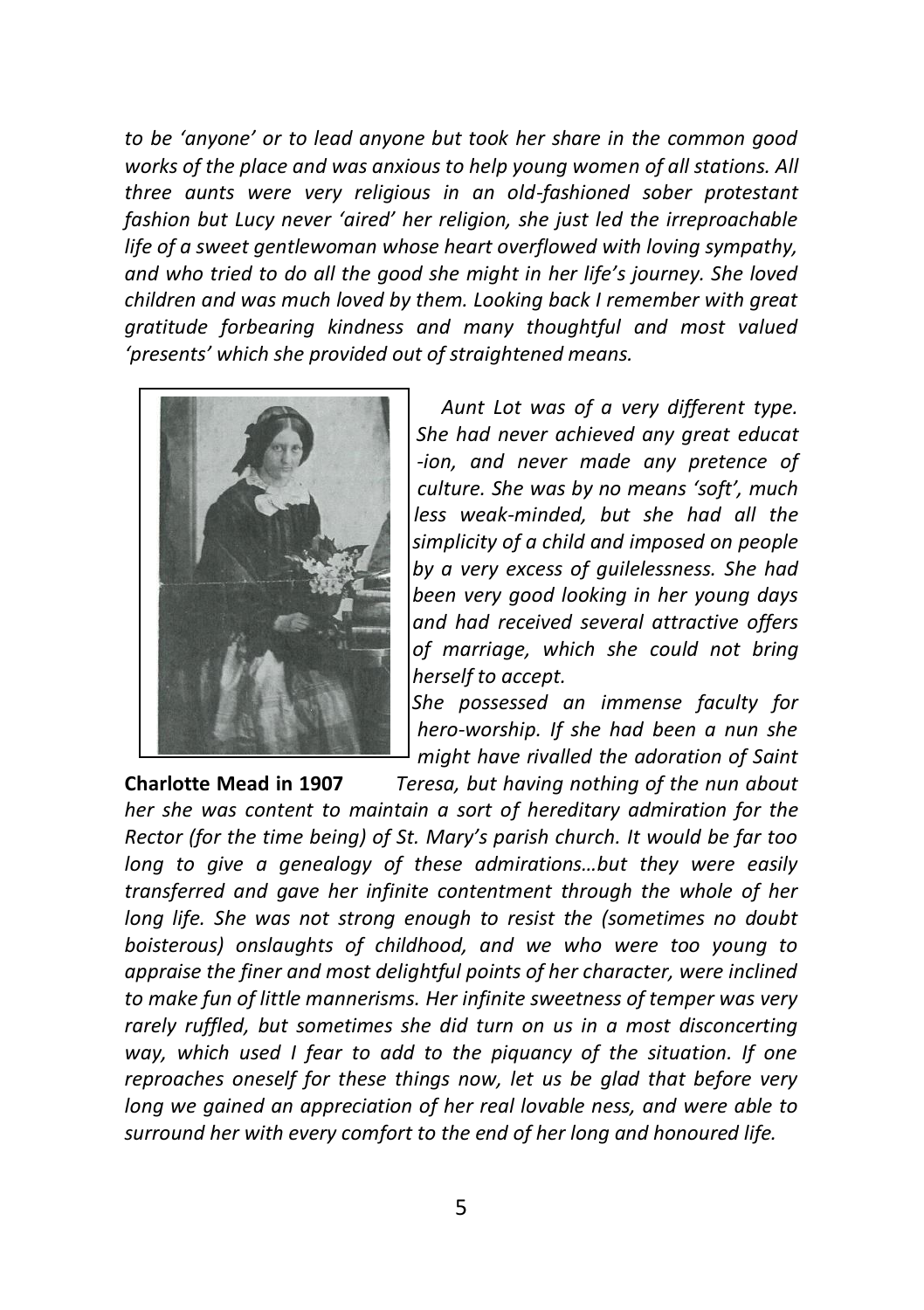*Aunt Ellen was the dominant factor of the household.*



**Ellen Mead in 1869** Brunswick Terrace



*Aunt Ellen was a person of great character. From the religious standpoint she was an immovable protestant, and carried on the strict traditions which she had inherited from her mother – and from her father. But she was very much more than a narrow religionist. She set herself very high ideals and tried to live up to them. No considerations of earthly advantage would induce her to move a hairsbreadth from the line which she believed to be right. She made no show of religion but religion always governed her actions, it was always by her. Out of her narrow means she gave 'handsome subscriptions' to various associations for doing good, and to such church societies as came within her tenets. She did little religious work in the town and confined herself to a Dorcas Society, an institution for helping young women whether in health or sickness, and above all to the 'Eye Infirmary'. She thought (and most rightly thought) that the sphere of action to which she was more particularly called was the management of her own house.*

*If to some her religious outlook might appear narrow, she had a very wide and catholic outlook on life. She was a woman of great education and up to the end took pains to be always adding to it. On her had fallen the literary mantle of her* [elder] *sister Louisa. She enjoyed nothing more than the society of intellectual people, and perhaps liked them all the better if they had done anything. She had a great talent for entering into the interests of others and this made her an excellent conversationalist. She had learnt a great deal of poetry and could quote it aptly and at length. Uncle John who*